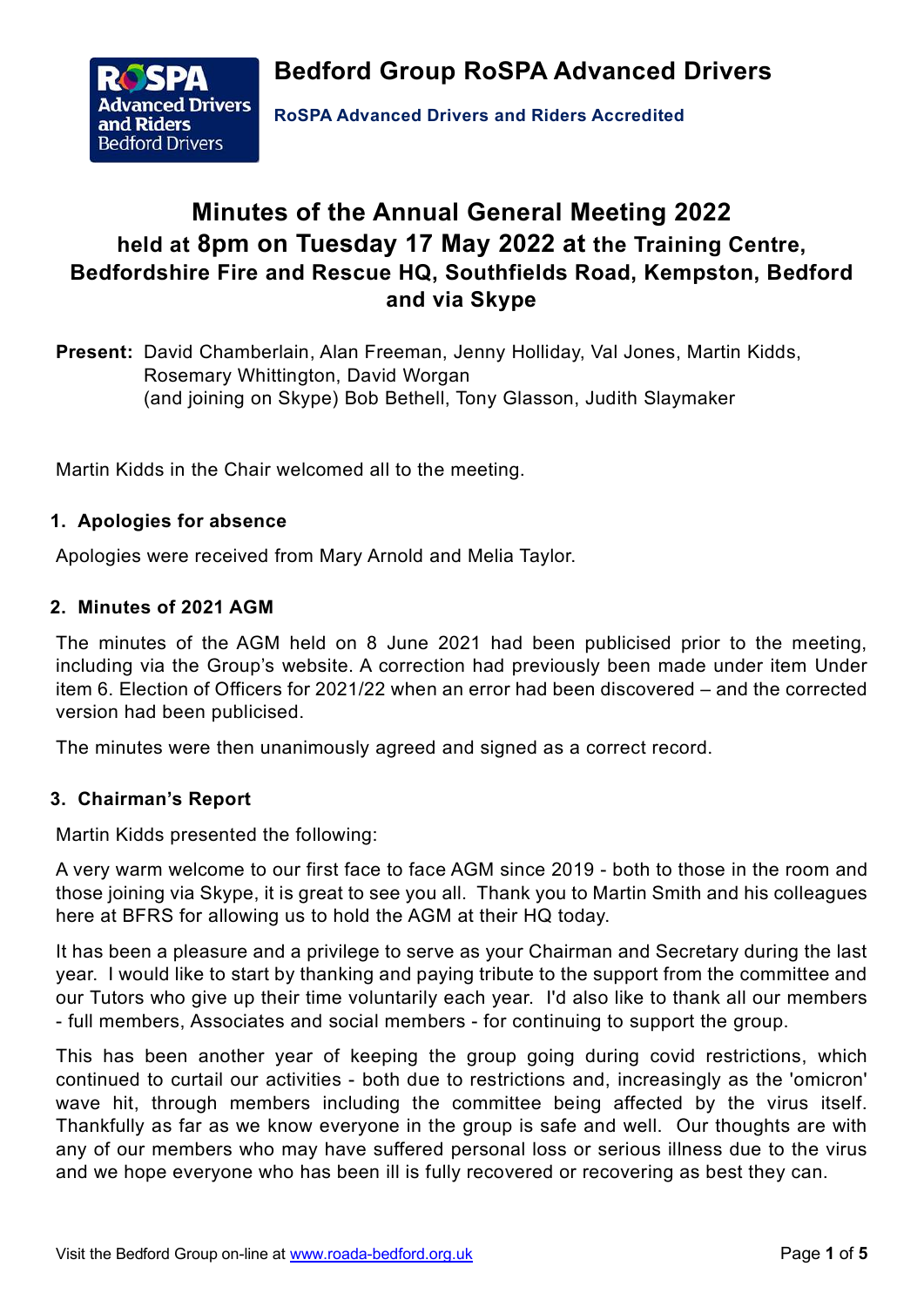As we'll be hearing from David our Treasurer shortly our membership has remained relatively stable - in fact we have been able to recruit a few new members during the year, some of whom have gone on to receive tuition. With the restrictions that interrupted tutoring and testing now eased I'm pleased to say we have a few Associates now working towards their test and we hope to have good news to share soon.

We have also been pleased to hear of a few good passes for group members at their retests. There is an item coming up on this later but please do reach out to us in good time if you have a retest coming up and you'd like some support.

One of the highlights of the year for me was a meeting of our Tutors in August which was a great opportunity to meet (outside!) and share experiences of tutoring and how we wanted to work as a group in the future (as well as benefitting from Val's generous hospitality). As a result of those discussions, we've streamlined and improved some of our admin. David Chamberlain our Training Co-ordinator has worked hard along with our Tutors to get the waiting list for tuition down to virtually zero. A priority for the year ahead will be to offer further support and development for our tutors. I hope we'll also be able to revive our Better Driving Course before too long.

Our main means of communication with members have been through our newsletter and the group's website. Val has continued to do a fabulous job pulling together interesting articles, snippets and quiz items and there have been contributions from a number of members. You sometimes also get to read the Chairman droning on about something or other - sorry about that! Please keep the contributions coming and thank you to Val and all those who've helped fill the newsletters' pages. Alan also does a great job keeping the website up to date and we've made some subtle but significant improvements to some of the content this year.

Speaking of Alan, I'm delighted to say that thanks to him the group was able to have a stand at the Elstow May festival earlier this month, which attracted some interest from those attending. Thanks to those who helped us with the event - it was great to get outside and promote the group in a modest way in a beautiful setting and the weather was kind.

Jacqui Adams and Rebecca Evans from RoSPA HQ kindly supplied some supporting material for our stand at Elstow. I must thank them and Andy Nixon at HQ for their support throughout the year giving advice and responding to members' queries. They are a small team but a very valuable support and like many have had to adapt to the demands of remote working and other covid restrictions whilst continuing to support us. It was good to see their work highlighted in a recent issue of the RoADA house magazine 'Care on the Road'. Also thanks to our local examiners and Simon Burgin our Regional Co-ordinator who combines this role with serving as a police motorcyclist and whose regular 'View from the East' columns add further interest to our newsletter.

These are challenging times for local RoADA groups. It is ironic that while the need for advanced driving skills has never been greater some groups are struggling to continue. We also have the looming cost of living crisis, the impact of which is uncertain, but is unlikely to be trivial. The biggest challenge I think facing our group is the lack of an Advanced Tutor particularly as we're also down to four Tutors. We are seeking ideas and support from HQ, Simon and our neighbouring groups as this is something we must address if the group is to continue to thrive. I hope to share some positive news soon.

That aside I remain optimistic for the year ahead and I hope what I've said demonstrates why my role is such a pleasure and a privilege. Thank you all once again for your support.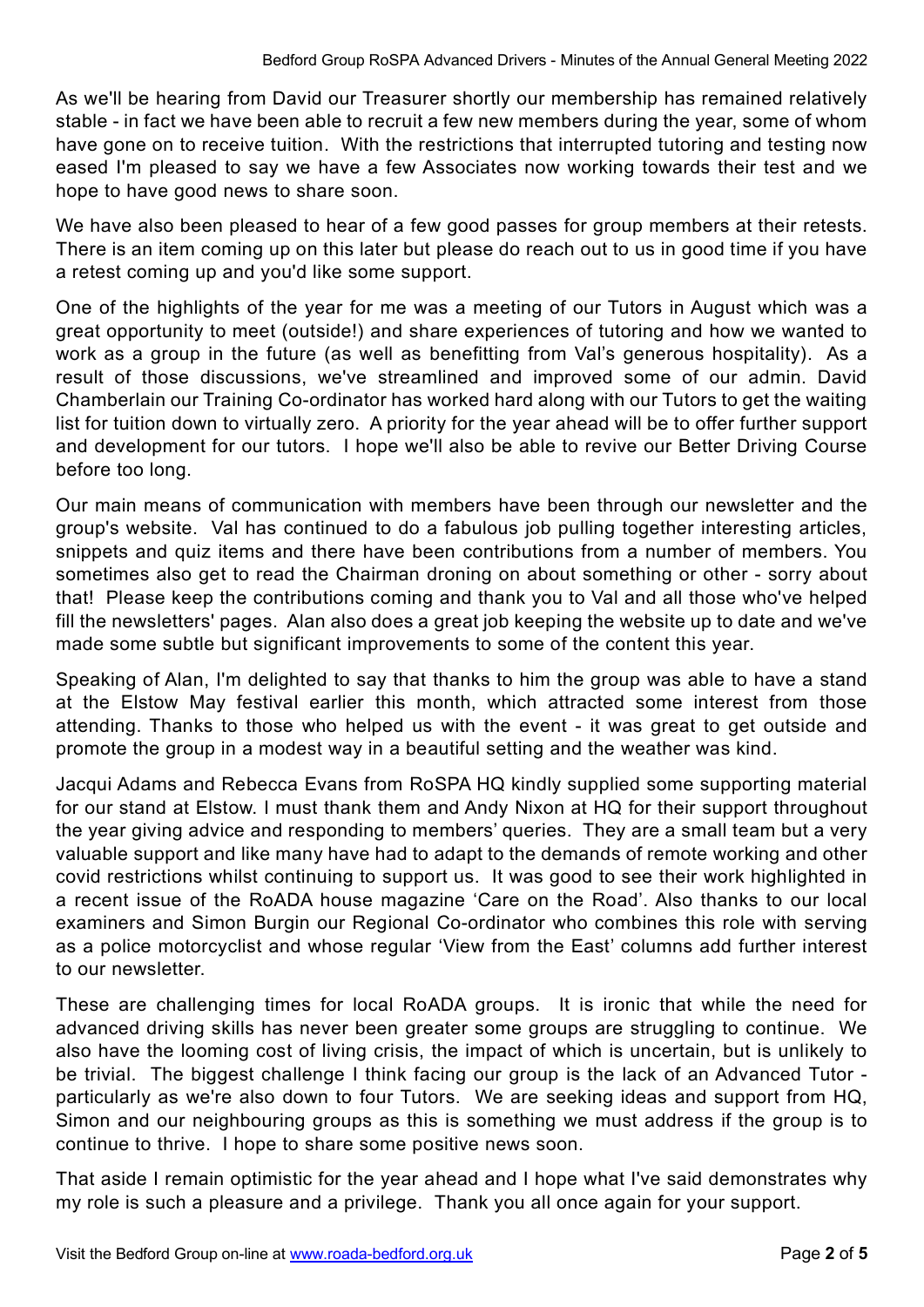## **4. Treasurer's Report**

The Account Summary for the year ending 28 February 2022 was distributed prior to the AGM to all members of the Group. It was proposed by Martin Kidds that the audited accounts presented be accepted by the meeting and this was agreed unanimously.

David Worgan presented the following summary:

Again, it has been a strange year due to the Covid-19 restrictions that came info effect in March 2021 and continued throughout 2021, with various 'lockdown' events and Tier restrictions. The restrictions were only finally lifted on 25 February 2022. This affected what the Group could achieve during this financial year.

I am pleased to say that the vast majority of the membership supported the Group by renewing their membership even though we could not carry out any activities. However, tutoring was allowed at some points, though it was severely restricted at other times. I attribute the success in keeping the membership to the sterling work that Val Jones has put in to producing a newsletter of quality every month to keep the membership engaged.

The opening balance for the Group was £5381.62 but a cheque for £53 was outstanding from the previous year and was presented to the account late, giving a true opening balance of £5346.62.

From the accounts it can be seen that 4 people joined and with their joining fees totalling £100, 48 people renewed and with kind donations of £10 from Paul Burchell, £10 from Val Jones and a further £10 from Wendy Gilbert giving the income for the year of £650.00.

The outgoings this year are modest with postage of £31.68 plus the repayment of £35 for a 'would-be' new member who needed motorcycle tuition which the Group do not offer. There was also £10 repaid to Paul Millbank who had paid his renewal twice due to a change of bank account whilst leaving the old payment in place.

The actual closing balance at the end of the financial year amounts to £5919.94.

The accounts were audited by Graham Follett on the 17/3/2022 without any problems. The accounts are self-balancing so that any discrepancy will be detected and the accounts being presented will be error free.

Martin thanked David for his work as Treasurer through the year and drew attention to the Auditors' report included in the summary distributed, which showed the high standard of care with which the accounts are looked after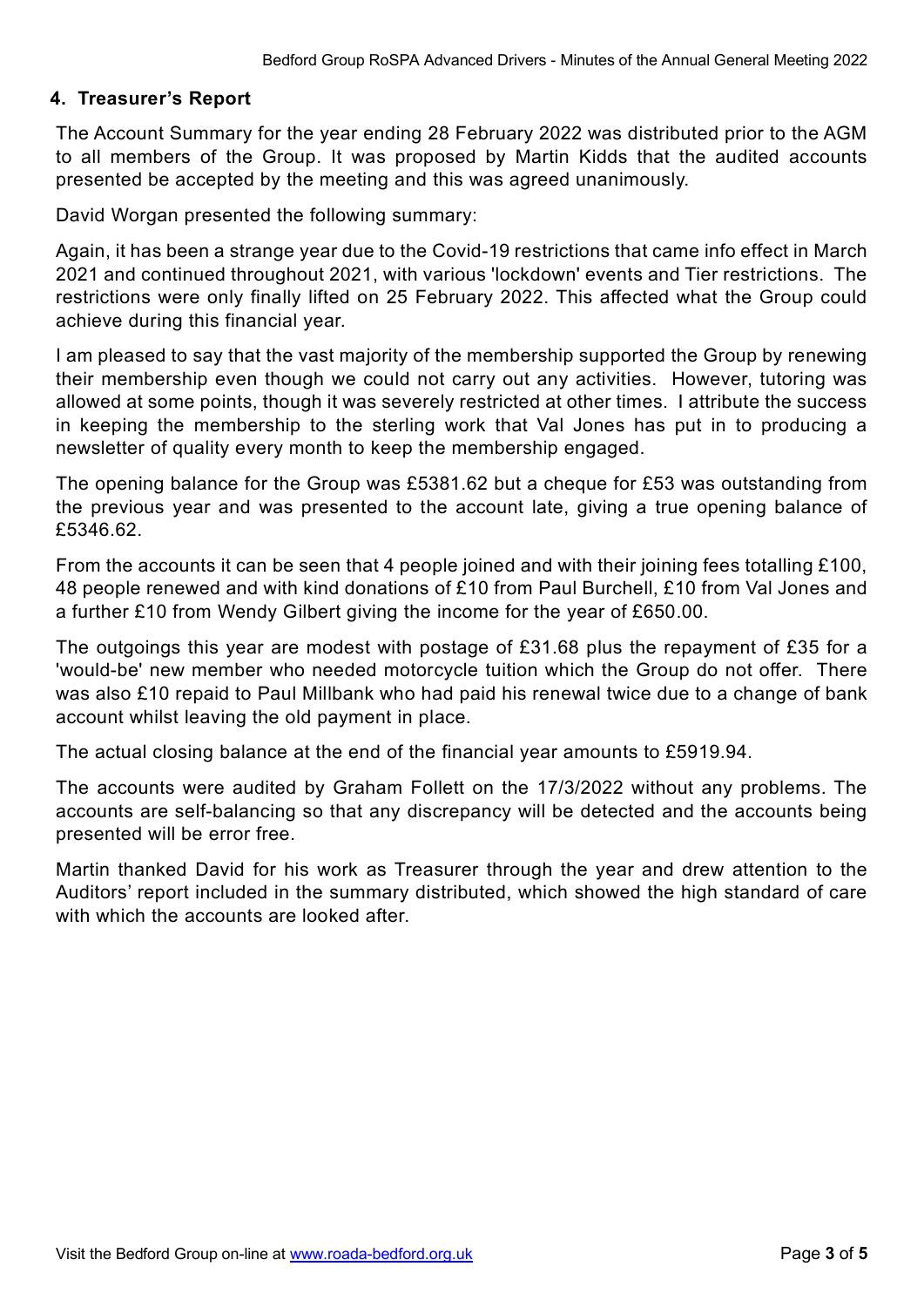# **5. Election of Officers for 2022/23**

The unusual circumstances of the last year had led to the committee combining the Chair and Secretary's role on an interim basis. Therefore:

*Chairman* Martin Kidds nominated by Rosemary Whittington and seconded by David Chamberlain. No other nominations and agreed unanimously that Martin Kidds be elected Chairman.

*Secretary* Martin Kidds nominated by Rosemary Whittington and seconded by David Chamberlain. No other nominations and agreed unanimously that Martin Kidds be elected Secretary.

*Treasurer* David Worgan nominated by David Chamberlain and seconded by Tony Glasson. No other nomination and unanimously agreed that David Worgan was elected **Treasurer.** 

*Training Officer* No nominations, therefore position remains vacant.

## **6. Election of Committee Members for 2022/23**

Existing Committee Members: David Chamberlain, Alan Freeman, Tony Glasson, Jenny Holliday Val Jones and Rosemary Whittington were nominated by Martin Kidds and seconded by David Worgan, so were duly re-elected.

No other nominations were received but we will always welcome any members interested in joining the committee – please contact the Secretary.

Martin thanked the committee for agreeing to stand again and for their support.

## **7. Adoption of updated Group Constitution**

The committee had drafted an updated Group Constitution which was now available on the Group's website. The main change was to introduce a new clause 6. Relating to on-road incidents during training or tuition, where RoSPA HQ needed to be informed and details would need to be passed on. The opportunity had also been taken to amend a provision relating to test fees, as the group no longer takes these – once an Associate and their Tutor agree they are ready for the RoSPA test the candidate simply contacts RoSPA direct and pays the fee to them.

It was proposed by Martin Kidds that the new Constitution presented be accepted by the meeting and this was agreed unanimously.

#### **8. Group Re-accreditation with RoSPA**

In 2018 RoSPA introduced an Accreditation scheme for RoADA groups and the Bedford Drivers Group had been accredited for 3 years beginning on 31 March 2018. This had been due to expire on 31 March 2021 but in common with other groups we had been granted a year's extension to 31 March 2022 due to the Covid pandemic.

With the support of the committee Martin had submitted paperwork to RoSPA HQ and Andy Nixon, RoADAR manager, has confirmed that once the updated constitution is formally adopted at this AGM our Accreditation will be renewed for 3 years; we understand this will be effective from 31 March – so until 31 March 2025.